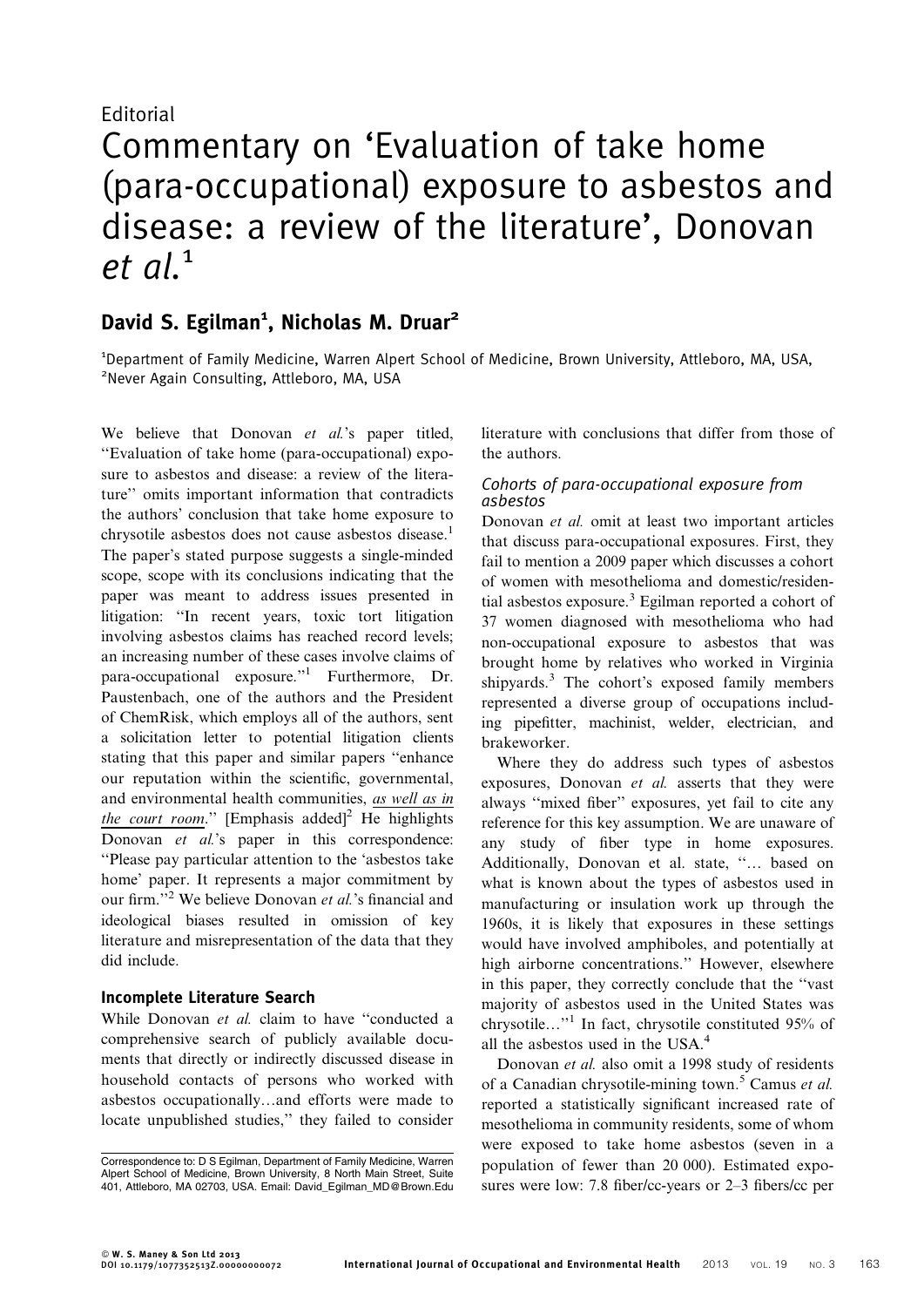year. This result stands in sharp contrast to Donovan et al.'s suggestion ''that it takes very high lifetime doses of chrysotile to increase the risk of mesothelioma,"<sup>1</sup> which has also been rebutted elsewhere. $6,7$ 

Donovan et al. also fail to mention a case involving the wife of a Belgian plant worker employed by Eternit, located in Kapelle-op-de-Bos, Belgium.<sup>8</sup> Two of the authors of Donovan et al.'s paper (DP and MM) reported on this plant, indicating that it primarily used chrysotile (''less than 10% of the potential asbestos exposures involved amphiboles"). $9,10$  However, their review failed to report that a woman married to a worker there was recently awarded compensation for her mesothelioma and subsequent death.<sup>8</sup> Eternit admitted, in a widely publicized case, that her disease resulted from para-occupational and environmental exposure.<sup>8</sup>

The authors state that they focused primarily on ''para-occupational exposures to asbestos as a result of contact with a household member who had been occupationally exposed.'' Thus, by design they excluded neighborhood (environmental) cases of mesothelioma which are relevant to the underlying issue of asbestos potency because most of these victims experienced very low exposures. Donovan et al. fail to consider environmental cases, despite the fact that they asserted that ''these exposures were thought to also contribute to cases of disease.''<sup>1</sup> They thus arbitrarily omitted a relatively large body of literature which found that mesothelioma resulted from low exposures, as compared to household or bystander occupational exposures. $11-17$ 

Environmental exposures likely explain the many asbestos-caused mesothelioma cases that treating physicians erroneously misdiagnosed as idiopathic. For example, in one case, a physician mistakenly diagnosed a woman's mesothelioma as idiopathic until she (not the doctor) remembered that she had lived near an asbestos factory for 2 years during her childhood.11 Asbestos has been used in the USA in thousands of products, and few physicians are aware of the extent of asbestos usage; as a result, they frequently fail to discover para-occupational exposures. For example, asbestos has been used in Cashmere Bouquet body powder and in some baby powders.18 Published neighborhood and environmental exposure literature certainly provides evidence that ''low'' exposures are common, dangerous, and unrecognized.<sup>13</sup> Indeed, Donovan et al. fail to mention the environmental cases that were reported in many of their cited papers.<sup>19–23</sup> For example, Donovan et al. cite Newhouse and Thomson but fail to mention the 36 patients whom they had identified as having mesothelioma because of environmental exposures from their close proximity to a factory.<sup>24</sup> Additionally, Donovan et al. cite one home-related

mesothelioma from Mirabelli, while Mirabelli in fact reported at least five, and possibly six, other mesothelioma cases related to environmental exposure outside of the mine.<sup>25</sup> Donovan et al. do not explain why they chose to omit these cases. Another citation mentions eight cases of pleural mesothelioma that resulted from environmental exposure (living near a factory), but again, Donovan et al. omit this information.<sup>26</sup> Donovan et al.'s decision to omit environmental exposure literature resulted in an underestimate of asbestos risk and potency.

### State-of-the-Art

Donovan et al. claim their literature search identified the 1960s as the time period during which ''the first case reports emerged indicating a possible risk of asbestos-related disease among persons who had grown up in asbestos mining or manufacturing areas, as well as among family members of workers at asbestos manufacturing or mining facilities.''<sup>1</sup> Not only was risk of para-occupational exposure to asbestos understood in the early 1930s, but risk to family members from para-occuaptional exposure to toxic substances in general has been recognized for over a century. By the 1960s, US corporations were well aware of these risks. As Selikoff noted, ''Scientific observations established hazards associated with exposure to asbestos in the manufacture and use of asbestos products, including insulation work. It remained for appropriate epidemiologic studies to provide quantitative measures of the mortality risk."<sup>27</sup>

Tolman's 1913 textbook commented on the risk of home exposure from toxic dusts and described the need to remove ''the working-clothes before meals and before leaving the factory [so] the poison is not carried into the lunchroom or into the homes of the workers.''<sup>28</sup> (Haddow later labeled asbestos disease as "asbestos poisoning.")<sup>29</sup> In 1914, Thompson noted the need for ''opportunities for removing overalls so that they do not have to be worn home when impregnated, for example, with lead dust or dyes."<sup>30</sup> Others also noted the importance of supplying changing rooms and/or different clothes for work in dusty conditions.<sup>31</sup> Finally, Stewart reported asbestos bodies in neighbors of an asbestos plant in 1932, thus indicating — albeit absent any clinical disease — that para-occupational environmental exposures to asbestos had resulted in pathological changes in lung tissue.<sup>32</sup>

Beginning in 1930, with the publication of Merewether's classic report on asbestos disease at the Turner & Newall textile plant in Rochdale England, health professionals recognized that workers near dusty processes were at risk of contracting asbestosis.<sup>33</sup> In the 1940s, several authors suggested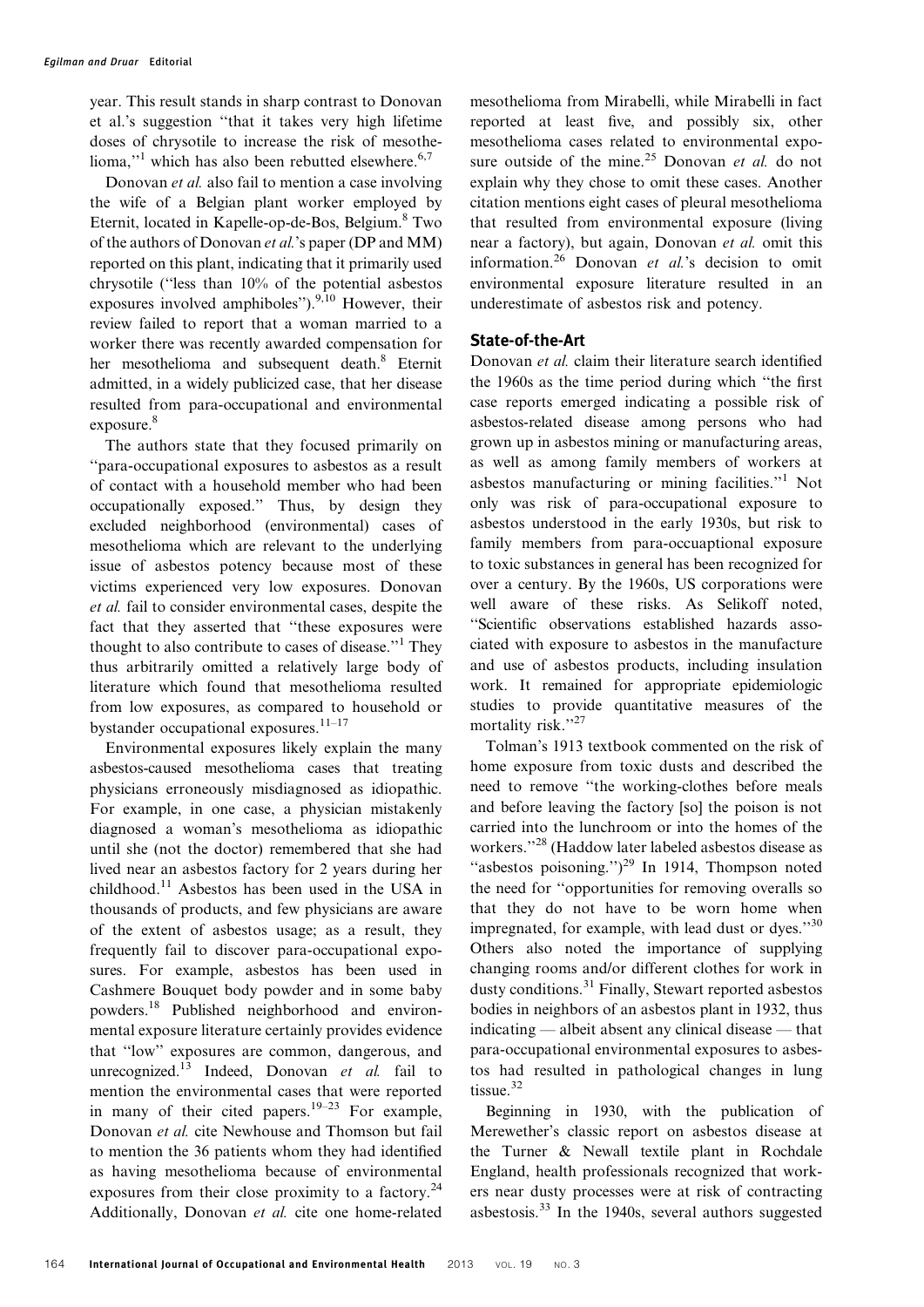that personnel living near asbestos factories were at risk for contracting asbestos-caused cancer.34–36 Asbestosis requires an exposure level at least 10-fold above the current TLV that is designed to reduce but not eliminate — asbestos-induced cancer. In 1949, Wyers identified both men and women, most of whom did not work directly with asbestos, who developed asbestosis:

The writer has 28 cases under observation at present. The men are occupied as follows: business executive, storekeeper, painter and window cleaner, lagger (in other employ), cleaning brasses, ventilation engineer, in charge of sports and social sections, laboratory handyman, retired, small printing press operator, foreman in charge of stores, foreman in charge of rubber department, light carpenter, tally clerk (week-end relief), handyman in canteen, at home recovering from tuberculosis and one relief gateman. The women are occupied as follows: light housework, in charge of works solarium, canteen work, repairing overalls in works laundry, three doing light housework and two doing sewing duties and mending duties at home.<sup>37</sup>

Most of these cases appear to have resulted from para-occupational exposure in both men (such as business executive and relief gateman) and women (light housework, sewing and mending duties at home). Other textbooks specifically note para-occupational risk for asbestos work. For example, in 1959, Eckardt, the medical director of Esso, wrote, ''The use of double lockers, one for street clothes and one for work clothes, seems warranted in this [asbestos] industry."<sup>38</sup>

#### Post-1960 awareness of risk and dose

After 1960, companies developed direct knowledge of asbestos take home exposures that resulted in mesotheliomas. In 1964, Thomas Mancuso, a professor at the University of Pittsburg, told a consulting actuary for Phillip Carey, an asbestos insulation manufacturer:

It was found that the wives developed Berylliosis from laundering the workers' clothes, just as now observed with the wives of asbestos workers. Similarly just as Berylliosis was detected among residents within a  $\frac{1}{4}$  mile of the plant from air pollution, so now they have found cancer (mesotheliomas) of residents living within a half mile of the asbestos plant. You recall of course the law suits that followed with Brush Beryllium Company, and the Beryllium Company of Pennsylvania…39

Donovan et al. fail to cite the 1975 testimony of the Johns-Manville Corporation to the Occupational Safety and Health Administration (OSHA) which contradicts their argument that home exposures are somehow as low as their arbitrary calculation of 0.56 f/cc-year due to laundry and shaking out clothes which relies on unsubstantiated assumptions.<sup>1</sup> Manville's testimony includes a discussion of take home exposure potential and risk from asbestos: ''Once asbestos is carried home by the workman, it accumulates in the home, and its presence in the home is likely to be permanent…family members are getting a 24-hour a day, 7-day a week exposure relatively speaking, rather than a partial exposure… These household exposures also provide an opportunity for repetitive, high, short peak exposures due to the shaking out of work clothes. Lacking specific dust counts over the appropriate time period, any conclusion that the exposures were minimal is totally unacceptable."<sup>40</sup>

Donovan et al. excluded important information regarding the fact that there is no asbestos exposure that has been shown not to cause cancer.  $41-45$  Absent this information, it is impossible to declare after 1964 that unmeasured para-occupational exposure is — or was ever thought to be — benign. The case reports that we (and in some cases, they) cite also contradict their assertion. At the Biological Effects of Asbestos Conference in October of 1964, CG Addingley, research director and director of the industrial health unit of British Belting and Asbestos Ltd, stated, ''We do not believe there is any safe level.'' John Wells, MD, of US Rubber Co. responded, ''Our own conclusion, as we began seeing what was happening in our own process, was that the only safe amount of asbestos dust exposure was zero…The safe level is nil and anything above the safe level represents certain risk.''<sup>46</sup> It is also important to note that no speaker mentioned differences in potency related to fiber type.

Donovan et al. omit more recent publications which conclude that there is no safe level of exposure which has been identified that cannot result in mesothelioma. This includes one of their own citations which explicitly states, ''[S]ince there is no known safe level of asbestos exposure, we urge that studies of other groups of family contacts be undertaken so that additional data be available to confirm whether such limited asbestos contact is as dangerous as it appears.''47 National organizations such as National Institute for Occupational Safety and Health, OSHA, Environmental Protection Agency, American Industrial Hygiene Association, the Surgeon General, the United States Congress, the Consumer Product Safety Commission, and local state agencies (Illinois, Louisiana, Maryland, Oregon) all agree that there is no known level below which asbestos does not cause mesothelioma.48–58 There is no scientific support for the proposition that there is a minimum dose that is required to cause mesothelioma, regardless of the fiber type. Ford Motor has actually declared a ''[c]ompany policy when dealing with asbestos, a known carcinogen, in which no safe limit or threshold of exposure is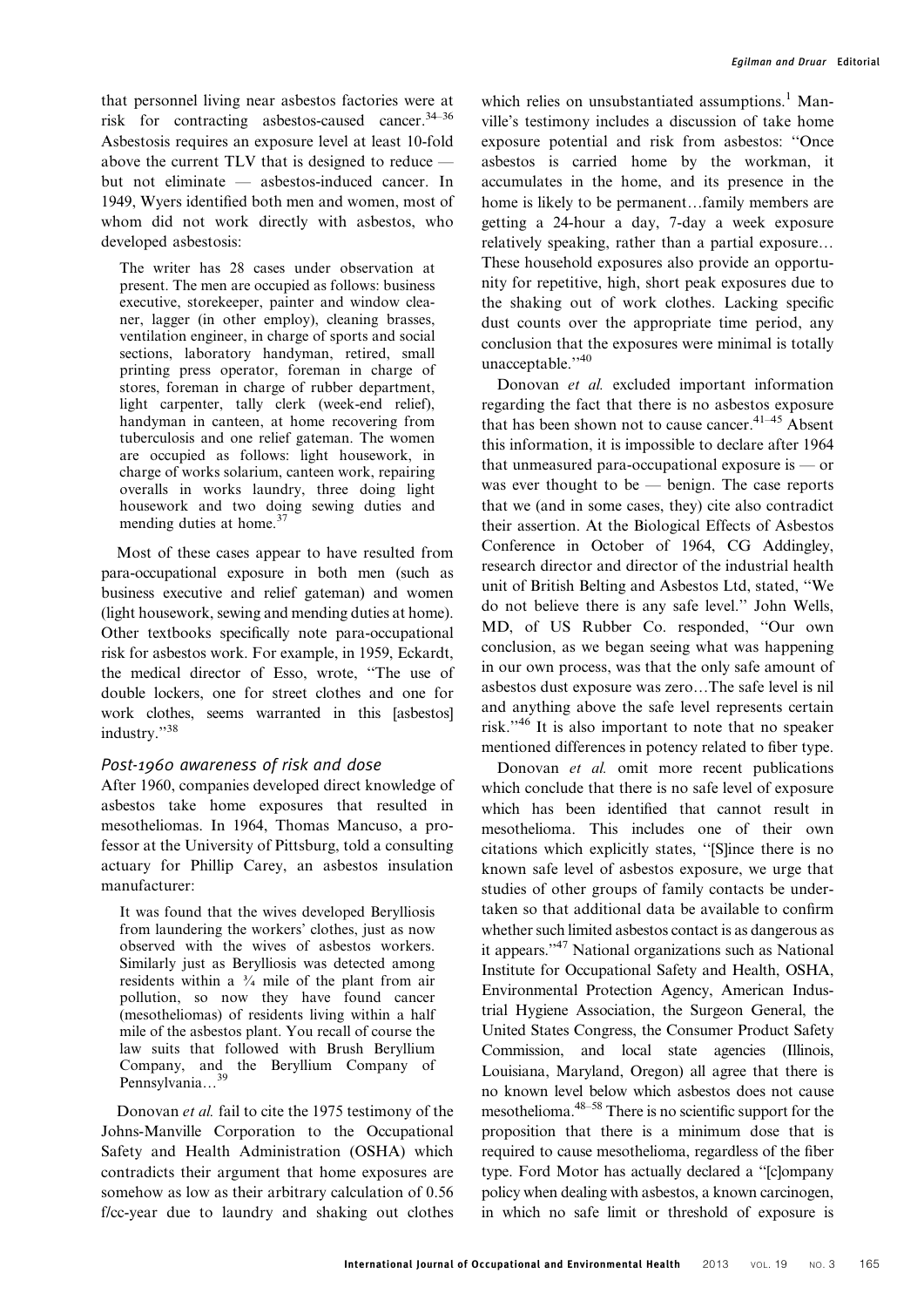known..."<sup>59</sup> Ford lawyers have also paid millions of dollars to support their defense of lawsuits brought by users of Ford products containing asbestos. $60,61$ 

### Speculations on Chrysotile Potency

Donovan et al. state that ''based on our review, the available data do not implicate chrysotile alone as a significant cause of disease among household contacts, but we acknowledge that one cannot rule out the possibility that chronic exposures to concentrations of chrysotile that are high enough to cause asbestosis, and involve very long fibers, may increase the risk of developing mesothelioma.''1 Donovan *et al.*'s unsubstantiated contentions that short fibers are innocuous and that there is a known threshold for cancer causation may be suitable for courtroom testimony but are not scientific arguments.<sup>62</sup> Donovan *et al.* fail to address data from numerous publications that conclude otherwise. $3,63$ They cite OSHA's  $5 \mu m$  fiber length counting cut-off as evidence that shorter fibers are not toxic when in fact, the  $5 \mu m$  limit is based on feasibility of testing and has nothing whatsoever to do with any fiber length risk analysis. Donovan et al. fail to cite any papers which indicate that long fibers are ever found in the pleura of mesothelioma victims. Furthermore, they fail to include references to the literature in which short fiber chrysotile is the only or predominant fiber found in the lung of mesothelioma patients.<sup>3,64,67</sup> Donovan et al. both assert a minority view without citing any supporting literature and ignore contrary evidence.  $61-63$ 

Donovan et al. fail to acknowledge current literature by Hodgson and Darnton as well as Kanarek that confirms the carcinogenicity of chrysotile alone.68,69 Donovan et al. also cite Gibbs (1990) and the elevated levels of crocidolite and amosite in Gibbs' lung burden analysis, yet they fail to mention data elsewhere in his paper which shows that chrysotile was the major fiber found in the paraoccupational exposures.<sup>70</sup> In a prior paper, Gibbs found that chrysotile was the main fiber in the paraoccupational exposure group (218.9 chrysotile, 31.8 crocidolite,  $1.5$  amosite).<sup>71</sup> In two cases, Gibbs reported that chrysotile was the only fiber type that was present.<sup>71</sup>

Donovan et al. do not acknowledge multiple reports of low dose cases of mesothelioma (as short as  $1 \text{ day}$ .<sup>72</sup> Low doses have been associated with longer latent periods.<sup>73</sup> Many of the papers that Donovan et al. do cite with regard to dose contradict their conclusion. For example, Epler states that ''asbestos-related manifestations may result from brief or minimal exposure.''74 Magee found mesothelioma cases associated with levels of asbestos consistent with environmental exposures of chrysotile.<sup>75</sup> Without

suggesting a particular fiber type, Magnani concluded, ''[O]ur results suggest that non-occupational exposure to relatively low-doses of asbestos is a hazard that may contribute to the burden of mesothelioma over the next few decades."<sup>76</sup> In a previous paper, Magnani studied the exposures at a plant where chrysotile was the main exposure.77,78

Donovan et al. additionally fail to address the possibility of synergistic effects of combined fiber exposures.<sup>4,79</sup> Seidman *et al.* found a five-fold increase in mesothelioma in an amosite insulation manufacturing plant, while Ribak et al. found a ten-fold increase in a plant where workers were exposed to both chrysotile and amosite.<sup>80,81</sup>

Donovan et al. review the adhesion of particles in simulations of clothes handling and create a mathematical model to predict exposure. They review four studies of ''concentrations in simulation studies during agitation or handling of contaminated clothing.''1 They use these studies, conjectures about historical exposures (5 mppcf), incorrect particle– fiber conversion ratios, and non-conservative (and now retracted) estimates of chrysotile potency to suggest that para-occupational exposures from normal household processes are not high enough to cause disease.<sup>43</sup> However, if they are correct, then they have supplied additional evidence to support the proposition that low doses can cause disease since there is irrefutable evidence that low dose environmental exposures to chrysotile have resulted in mesothelioma.<sup>5</sup>

Finally, Donovan et al. suggest that somehow there were ''vast differences between the work conditions and resulting airborne concentrations of asbestos between 1930 and the 1960s and those experienced by workers after the creation of the Occupational Health and Safety Administration (OSHA) in 1970.'' There is no evidence that exposures dropped until companies removed asbestos from products, and this did not occur in large part until the late 1970s through the mid-1980s. It is unclear if OSHA, tort litigation, public awareness, or some combination of these influences drove this change. While we agree that the total number of exposed workers has declined, asbestos removal and remediation work still results in considerable exposure.<sup>82</sup> Additionally, Donovan et al. claim there is need for additional ''fiber burden'' studies to determine historical doses, but they fail to explain what hypothesis they would be testing. We know that historical home exposures can cause and have caused — mesothelioma, yet there is no way to simulate the doses that caused these cases.

Donovan et al. wrote this paper to help market their services to their corporate clients seeking to undermine legitimate compensation claims that were based on ''para-occupational'' exposure, asserting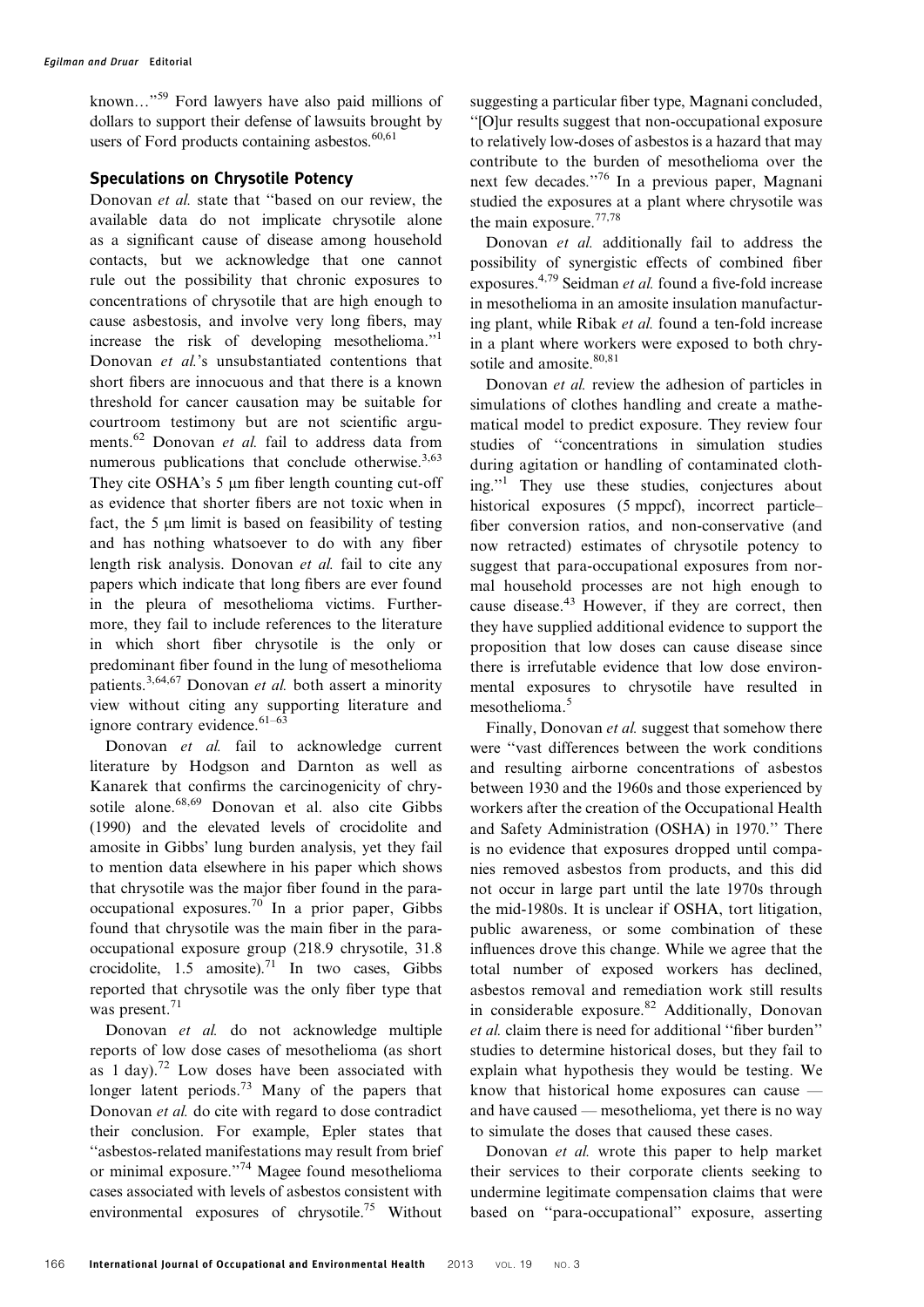that ''more research is needed'' to quantify these exposures before mesothelioma, the signature asbestos disease, can be attributed to para-occupational exposure. The scientific community has never required dose calculation to establish cause–effect relationships for any substance nor has a clinical physician ever required or had a dose estimate prior to diagnosing any occupational or environmental disease. Furthermore, the authors conflate the narrowly defined ''para-occupational exposure'' with ''household exposure'' and then fail to cite important literature on household cases, meanwhile completely ignoring important environmental exposure literature. Donovan et al. reveal the true purpose of their "research" in the last sentence of the paper when they state that it can ''perhaps even help to determine, on a case by case basis, whether disease is likely to be related to asbestos exposure or may have occurred spontaneously (e.g. two to three per million per year).''1 Yet, as we have noted, some of these background cases were para-occupational. By assuming all background cases are ''idiopathic,'' Donovan et al. use a circular argument to create a straw man (dose estimates on a case by case basis) in an effort to establish criteria for compensation that cannot be met.

#### **Disclosures**

One of the authors (DE) serves as an expert witness at the request of persons injured by asbestos and asbestos product manufacturing companies who have been sued in asbestos personal injury tort litigation.

#### References

- 1 Donovan EP, Donovan BL, McKinley MA, Cowan DM, Paustenbach DJ. Evaluation of take home (para-occupational) exposure to asbestos and disease: A review of the literature. [Crit](http://www.maneyonline.com/action/showLinks?pmid=22913651&crossref=10.3109%2F10408444.2012.709821&isi=000308952800001) [Rev Toxicol](http://www.maneyonline.com/action/showLinks?pmid=22913651&crossref=10.3109%2F10408444.2012.709821&isi=000308952800001). 2012;42:703–31.
- Paustenbach D. ChemRisk; 2012.
- 3 Egilman D. Fiber types, asbestos potency, and environmental causation: a peer review of published work and legal and regulatory scientific testimony. [Int J Occup Environ Health](http://www.maneyonline.com/action/showLinks?system=10.1179%2Foeh.2009.15.2.202&pmid=19496487&isi=000266257200012). 2009;15:202–28.
- 4 Smith AH, Wright CC. Chrysotile asbestos is the main cause of pleural mesothelioma. [Am J Ind Med](http://www.maneyonline.com/action/showLinks?pmid=8876792&crossref=10.1002%2F%28SICI%291097-0274%28199609%2930%3A3%3C252%3A%3AAID-AJIM2%3E3.0.CO%3B2-0&isi=A1996VF20500002). 1996;30:252–66.
- 5 Camus M, Siemiatycki J, Meek B. Nonoccupational exposure to chrysotile asbestos and the risk of lung cancer. [N Engl J](http://www.maneyonline.com/action/showLinks?pmid=9603793&crossref=10.1056%2FNEJM199805283382201&isi=000073852400001) [Med.](http://www.maneyonline.com/action/showLinks?pmid=9603793&crossref=10.1056%2FNEJM199805283382201&isi=000073852400001) 1998;338:1565–71.
- 6 Egilman D, Fehnel C, Bohme SR. Exposing the 'myth' of abc, 'anything but chrysotile': a critique of the Canadian asbestos mining industry and McGill university chrysotile studies. [Am J](http://www.maneyonline.com/action/showLinks?pmid=14571518&crossref=10.1002%2Fajim.10300&isi=000186523300011) [Ind Med](http://www.maneyonline.com/action/showLinks?pmid=14571518&crossref=10.1002%2Fajim.10300&isi=000186523300011). 2003;44:540–57.
- 7 Stayner LT, Dankovic DA, Lemen RA. Occupational exposure to chrysotile asbestos and cancer risk: A review of the amphibole hypothesis. [Am J Public Health](http://www.maneyonline.com/action/showLinks?pmid=8633733&crossref=10.2105%2FAJPH.86.2.179&isi=A1996TU70800008). 1996;86:179–86.
- 8 Family Jonckheere-Vannoorbeeck v. N.V. Eternit. 22nd Chamber. Brussels: Court of First Instance; 2011.
- 9 Lacquet LM, van der Linden L, Lepoutre J. Roentgenographic lung changes, asbestosis and mortality in a belgian asbestoscement factory. **IARC Sci Publ.** 1980;(30):783-93.
- 10 Pierce JS, McKinley MA, Paustenbach DJ, Finley BL. An evaluation of reported no-effect chrysotile asbestos exposures for lung cancer and mesothelioma. [Crit Rev Toxicol](http://www.maneyonline.com/action/showLinks?pmid=18324516&crossref=10.1080%2F10408440701845609&isi=000253762900002). 2008;38:191–214.
- 11 Arul KJ, Holt PF. Mesothelioma possibly due to environmental exposure to asbestos in childhood. [Int Arch Occup Environ](http://www.maneyonline.com/action/showLinks?pmid=591074&crossref=10.1007%2FBF00575158&isi=A1977EB72800007) [Health](http://www.maneyonline.com/action/showLinks?pmid=591074&crossref=10.1007%2FBF00575158&isi=A1977EB72800007). 1977;40:141–3.
- 12 Cazzadori A, Malesani F, Romeo L. Malignant pleural mesothelioma caused by non-occupational childhood exposure to asbestos. [Br J Ind Med](http://www.maneyonline.com/action/showLinks?pmid=1515354). 1992;49:599.
- 13 Chen WJ, Mottet NK. Malignant mesothelioma with minimal asbestos exposure. [Hum Pathol](http://www.maneyonline.com/action/showLinks?pmid=658962&crossref=10.1016%2FS0046-8177%2878%2980083-5&isi=A1978EZ68200002). 1978;9:253–8.
- 14 Fischbein A, Rohl AN. Pleural mesothelioma and neighborhood asbestos exposure. Findings from microchemical analysis of lung tissue. [JAMA.](http://www.maneyonline.com/action/showLinks?pmid=6727012&crossref=10.1001%2Fjama.1984.03350010052024&isi=A1984SY22300021) 1984;252:86–7.
- 15 Magnani C, Borgo G, Betta GP, Botta M, Ivaldi C, Mollo F, et al. Mesothelioma and non-occupational environmental exposure to asbestos. *Lancet*. 1991;338:50.
- 16 Tagnon I, Blot WJ, Stroube RB, Day NE, Morris LE, Peace BB, et al. Mesothelioma associated with the shipbuilding industry in coastal virginia. [Cancer Res](http://www.maneyonline.com/action/showLinks?pmid=7471040&isi=A1980KM86800002). 1980;40:3875–9.
- 17 Wolf KM, Piotrowski ZH, Engel JD, Bekeris LG, Palacios E, Fisher KA. Malignant mesothelioma with occupational and environmental asbestos exposure in an illinois community hospital. [Arch Intern Med](http://www.maneyonline.com/action/showLinks?pmid=3689066&crossref=10.1001%2Farchinte.1987.00370120081015&isi=A1987L133500010). 1987;147:2145–9.
- 18 Novick S. Spectrum. Environment. 1976;18:21.
- 19 Ascoli V, Belli S, Carnovale-Scalzo C, Corzani F, Facciolo F, Lopergolo M, et al. Malignant mesothelioma in rome and latium region, 1993–2001. [Tumori](http://www.maneyonline.com/action/showLinks?pmid=14606638&isi=000185505200005). 2003;89:377–81.
- 20 Ascoli V, Scalzo CC, Facciolo F, Martelli M, Manente L, Comba P, et al. Malignant mesothelioma in Rome, Italy 1980– 1995. A retrospective study of 79 patients. Tumori. 1996;82:526–32.
- 21 Dodoli D, Del Nevo M, Fiumalbi C, Iaia TE, Cristaudo A, Comba P, et al. Environmental household exposures to asbestos and occurrence of pleural mesothelioma. [Am J Ind](http://www.maneyonline.com/action/showLinks?pmid=1609814&crossref=10.1002%2Fajim.4700210508&isi=A1992HQ04300007) [Med.](http://www.maneyonline.com/action/showLinks?pmid=1609814&crossref=10.1002%2Fajim.4700210508&isi=A1992HQ04300007) 1992;21:681–7.
- 22 McEwen J, Finlayson A, Mair A, Gibson AA. Asbestos and mesothelioma in Scotland. An epidemiological study. [Int Arch](http://www.maneyonline.com/action/showLinks?pmid=5145711&crossref=10.1007%2FBF00539606) [Arbeitsmed.](http://www.maneyonline.com/action/showLinks?pmid=5145711&crossref=10.1007%2FBF00539606) 1971;28:301-11.
- 23 Navratil M, Trippe F. Prevalence of pleural calcification in persons exposed to asbestos dust, and in the general population in the same district. [Environ Res.](http://www.maneyonline.com/action/showLinks?pmid=5036965&crossref=10.1016%2F0013-9351%2872%2990035-7&isi=A1972M848900010) 1972;5:210–6.
- 24 Newhouse ML, Thompson H. Mesothelioma of pleura and peritoneum following exposure to asbestos in the london area. [Br J Ind Med.](http://www.maneyonline.com/action/showLinks?pmid=5836565) 1965;22:261-9.
- 25 Mirabelli D, Calisti R, Barone-Adesi F, Fornero E, Merletti F, Magnani C. Excess of mesotheliomas after exposure to chrysotile in Balangero, [Italy. Occup Environ Med](http://www.maneyonline.com/action/showLinks?pmid=18524838&crossref=10.1136%2Foem.2007.037689&isi=000260999600005). 2008;65:815–9.
- 26 Lieben J, Pistawka H. Mesothelioma and asbestos exposure. [Arch Environ Health](http://www.maneyonline.com/action/showLinks?pmid=6024480&crossref=10.1080%2F00039896.1967.10664792). 1967;14:559–63.
- 27 Selikoff IJ, Seidman H. Asbestos-associated deaths among insulation workers in the United States and Canada, 1967– 1987. [Ann NY Acad Sci](http://www.maneyonline.com/action/showLinks?pmid=1809121&crossref=10.1111%2Fj.1749-6632.1991.tb24439.x&isi=A1991JM56800001). 1991;643:1-14.
- 28 Tolman WH, Kendall LB. Safety methods for preventing occupational and other accident and disease. New York: Harper & Brothers Publishers; 1913.
- 29 Haddow AC. Clinical aspects of pulmonary asbestosis. [Br Med](http://www.maneyonline.com/action/showLinks?pmid=20774952&crossref=10.1136%2Fbmj.2.3586.580)  $1929;2:580-1$ .
- 30 Thompson WG. The occupational diseases: their causation, symptoms, treatment and prevention. New York: D. Appleton & Co.; 1914.
- 31 Kober GM, Hayhurst ER. Industrial health. Philadelphia (PA): P. Blakiston's Son and Company; 1924.
- 32 Stewart MJ, Tattersall N, Haddow AC. On the occurrence of clumps of asbestosis bodies in the sputum of asbestos workers. [J Pathol Bacteriol.](http://www.maneyonline.com/action/showLinks?crossref=10.1002%2Fpath.1700350509) 1932;35:737–41.
- 33 Merewether ERA, Price CW. Report on effects of asbestos dust on the lungs and dust suppression in the asbestos industry. London: H.M. Stationery Office; 1930.
- 34 Hueper WC. Occupational cancers of the respiratory system. Occupational tumors and allied diseases. Springfield (IL): Charles C Thomas; 1942.
- 35 United States Department of the Navy. Minimum requirements for safety and industrial health in contract shipyards. Washington (DC): US Govt Print Off; 1943.
- 36 Hueper WC. Industrial management and occupational cancer.  $JAMA$ . 1946;131:738-41.
- 37 Wyers H. [Asbestosis. Postgrad Med J.](http://www.maneyonline.com/action/showLinks?pmid=15396262&crossref=10.1136%2Fpgmj.25.290.631) 1949;25:631–8, illust.
- 38 Eckardt RE. Industrial carcinogens. Lanza AJ, editor. New York: Grune & Stratton; 1959.
- 39 Mancuso TF. [Oct 25 Letter to Cantlon JT]. Pittsburgh (PA): University of Pittsburgh Graduate School of Public Health; 1964.